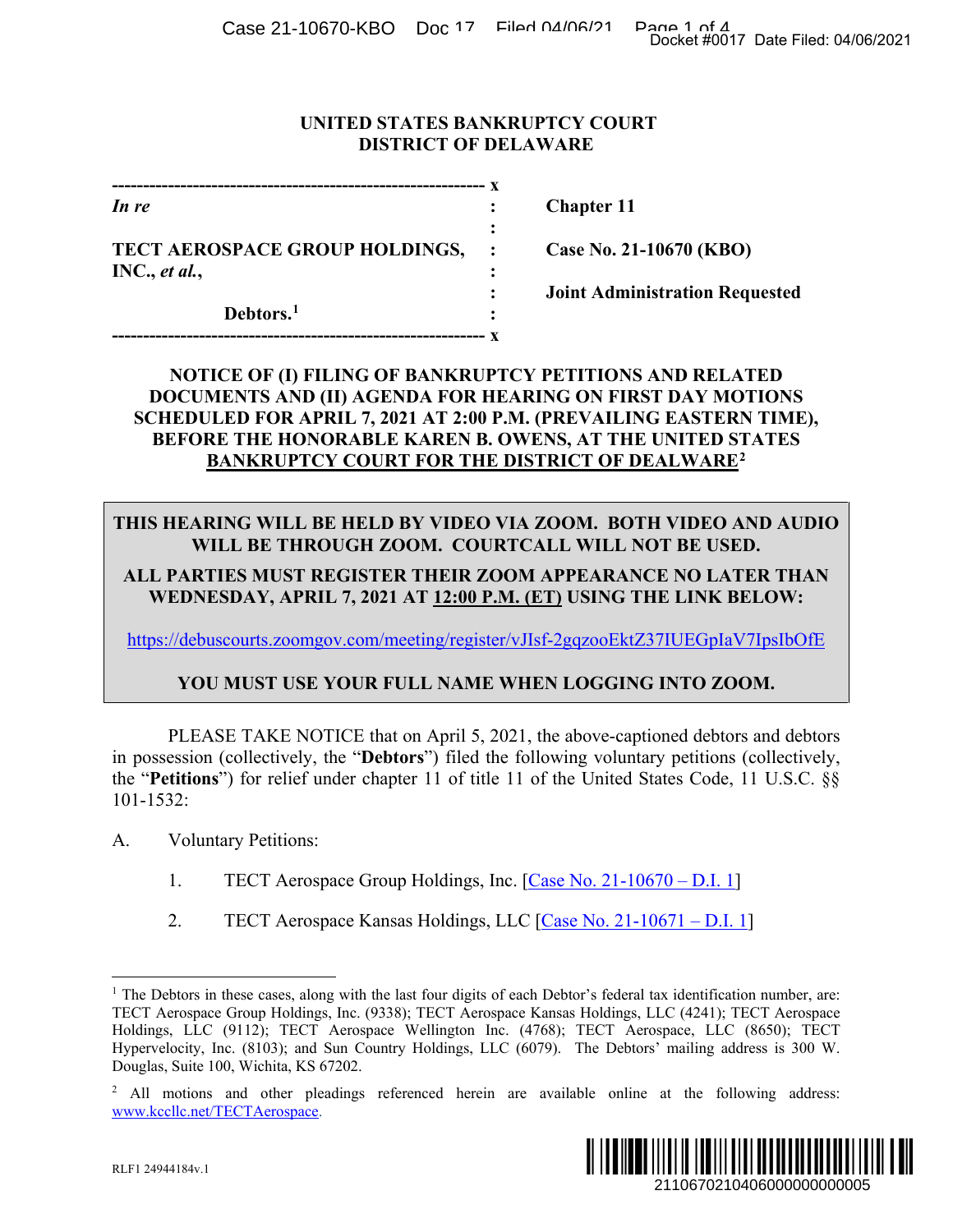- 3. TECT Aerospace Holdings, LLC [\[Case No. 21-10672 –](https://ecf.deb.uscourts.gov/doc1/042019715493) D.I. 1]
- 4. TECT Aerospace Wellington Inc. [\[Case No. 21-10673 –](https://ecf.deb.uscourts.gov/doc1/042019715499) D.I. 1]
- 5. TECT Aerospace, LLC [\[Case No. 21-10674 –](https://ecf.deb.uscourts.gov/doc1/042019715505) D.I. 1]
- 6. TECT Hypervelocity, Inc. [\[Case No. 21-10675 –](https://ecf.deb.uscourts.gov/doc1/042019715511) D.I. 1]
- 7. Sun Country Holdings, LLC [\[Case No. 21-10676 –](https://ecf.deb.uscourts.gov/doc1/042019715514) D.I. 1]

PLEASE TAKE FURTHER NOTICE that in addition to filing the Petitions, the Debtors filed the following first day motions and related documents (collectively, the "**First Day Motions**"):

- B. First Day Declaration:
	- 8. Declaration of Shaun Martin in Support of Chapter 11 Petitions and First Day Pleadings [\[D.I. 13\]](https://ecf.deb.uscourts.gov/doc1/042019715654)
- C. First Day Motions:
	- 9. Motion of Debtors Pursuant to Fed. R. Bankr. P. 1015(b) for Entry of an Order Directing Joint Administration of Chapter 11 Cases [\[D.I. 2\]](https://ecf.deb.uscourts.gov/doc1/042019715520)
	- 10. Application of Debtors Pursuant to 28 U.S.C. § 156(c) for Appointment of Kurtzman Carson Consultants LLC as Claims and Noticing Agent *Nunc Pro Tunc*  to the Petition Date [\[D.I. 6\]](https://ecf.deb.uscourts.gov/doc1/042019715575)
	- 11. Motion of Debtors for Entry of Interim and Final Orders (I) Authorizing Debtors to Pay Certain Prepetition Taxes and Fees; and (II) Granting Related Relief [\[D.I. 9\]](https://ecf.deb.uscourts.gov/doc1/042019715627)
	- 12. Motion of Debtors for Entry of Interim and Final Orders (I) Authorizing Debtors to (A) Maintain Their Insurance Policies and Programs, (B) Honor All Insurance Obligations, and (C) Maintain Their Premium Finance Agreement; and (II) Granting Related Relief [\[D.I. 10\]](https://ecf.deb.uscourts.gov/doc1/042019715633)
	- 13. Motion of Debtors Pursuant to 11 U.S.C. §§ 105(a) and 366 and Fed. R. Bankr. P. 6003 and 6004 for Entry of Interim and Final Orders (I) Approving Debtors' Proposed Form of Adequate Assurance of Payment to Utility Companies, (II) Establishing Procedures for Resolving Objections by Utility Companies, (III) Prohibiting Utility Companies from Altering, Refusing, or Discontinuing Service, and (IV) Granting Related Relief [\[D.I. 4\]](https://ecf.deb.uscourts.gov/doc1/042019715553)
	- 14. Motion of Debtors for Entry of Interim and Final Orders (I) Authorizing Debtors to (A) Pay Prepetition Wages, Salaries, Employee Benefits, and Other Compensation, (B) Maintain Employee Benefit Programs and Pay Related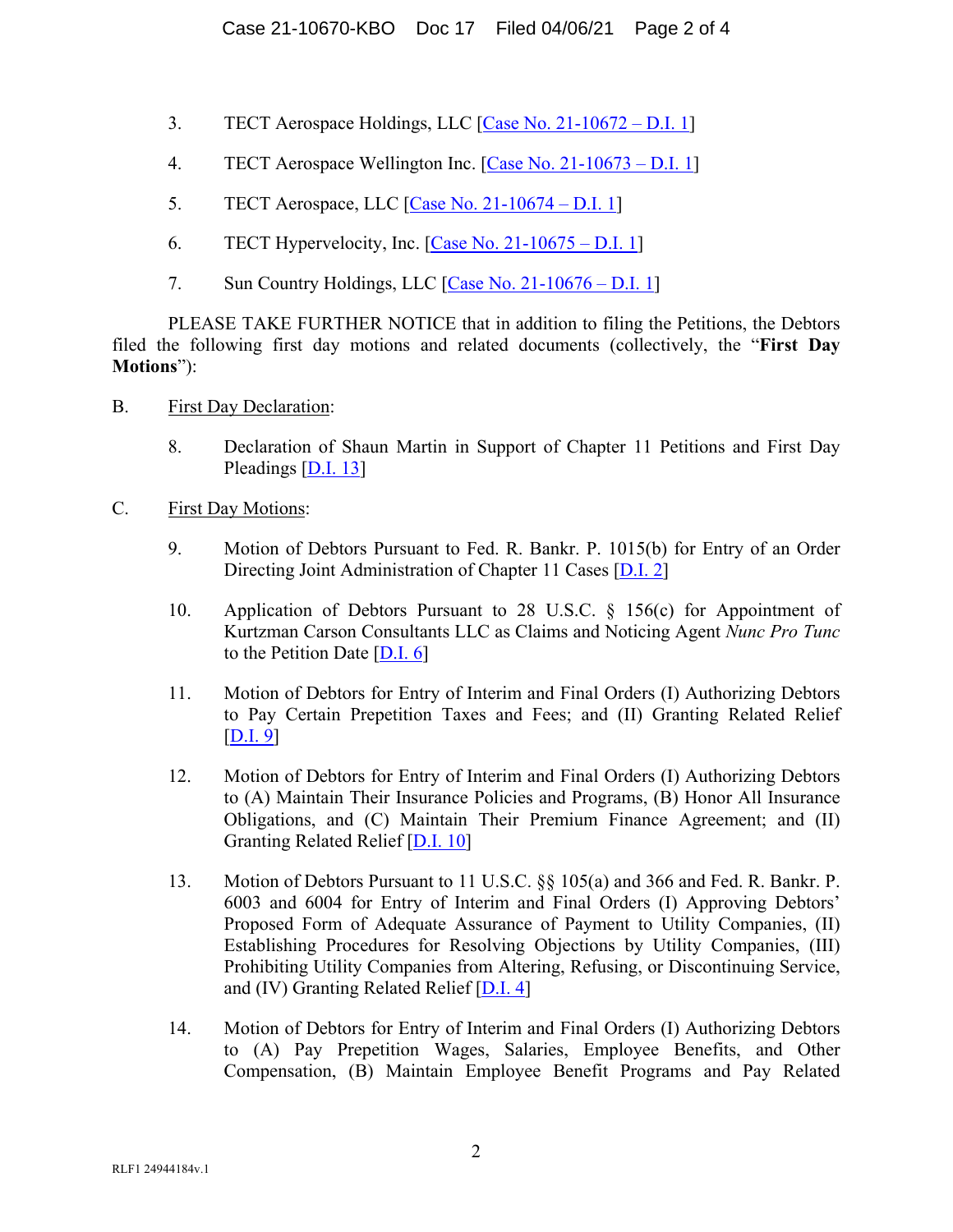Obligations, and (C) Pay Prepetition Employee Expenses and (II) Granting Related Relief [\[D.I. 5\]](https://ecf.deb.uscourts.gov/doc1/042019715559)

- 15. Motion of Debtors for Entry of Interim and Final Orders (I) Authorizing Debtors to Pay Prepetition Claims of (A) Critical Vendors, (B) Foreign Vendors, and (C) 503(b)(9) Claimants, (II) Confirming Administrative Expense Priority Status for Outstanding Prepetition Purchase Orders, and (III) Granting Related Relief [\[D.I. 7\]](https://ecf.deb.uscourts.gov/doc1/042019715582)
- 16. Motion of Debtors for Entry of Interim and Final Orders (I) Authorizing Payment of Prepetition Claims of Shippers and Other Lien Claimants and (II) Granting Related Relief [\[D.I. 8\]](https://ecf.deb.uscourts.gov/doc1/042019715621)
- 17. Motion of Debtors for Entry of Interim and Final Orders (I) Authorizing the Debtors to Continue Their Shared Services and (II) Granting Related Relief [\[D.I. 11\]](https://ecf.deb.uscourts.gov/doc1/042019715636)
- 18. Motion of Debtors for Entry of Interim and Final Order (I) Authorizing Debtors to (A) Continue Existing Cash Management System, Bank Accounts, and Business Forms, (B) Make Ordinary Course Changes Thereto, (C) Honor Certain Prepetition Obligations Related to the Use Thereof, and (D) Continue Certain Intercompany Transactions, (II) Grant Administrative Expense Priority for Post-Petition Debtor Intercompany Claims; (III) Extending Time to Comply with 11 U.S.C. § 345(b); and (IV) Granting Related Relief [\[D.I. 3\]](https://ecf.deb.uscourts.gov/doc1/042019715544)
- 19. Motion of Debtors for Entry of Interim and Final Orders (I) Authorizing the Debtors to (A) Obtain Post-Petition Financing, and (B) Use Cash Collateral; (II) Granting Adequate Protection to Prepetition Secured Parties; and (III) Granting Related Relief [\[D.I. 12\]](https://ecf.deb.uscourts.gov/doc1/042019715648)

PLEASE TAKE FURTHER NOTICE that a hearing with respect to the First Day Motions will be held via Zoom and is scheduled for April 7, 2021 at 2:00 p.m. (prevailing Eastern Time) before The Honorable Karen B. Owens, United States Bankruptcy Judge for the District of Delaware (the "**First Day Hearing**"). Parties who wish to participate in the First Day Hearing must register their Zoom appearance by 12:00 p.m. (ET) on April 7, 2021 via: [https://debuscourts.zoomgov.com/meeting/register/vJIsf-2gqzooEktZ37IUEGpIaV7IpsIbOfE](https://protect-us.mimecast.com/s/Oy2vCBBR67t8mQ1RFz0yLE?domain=debuscourts.zoomgov.com)